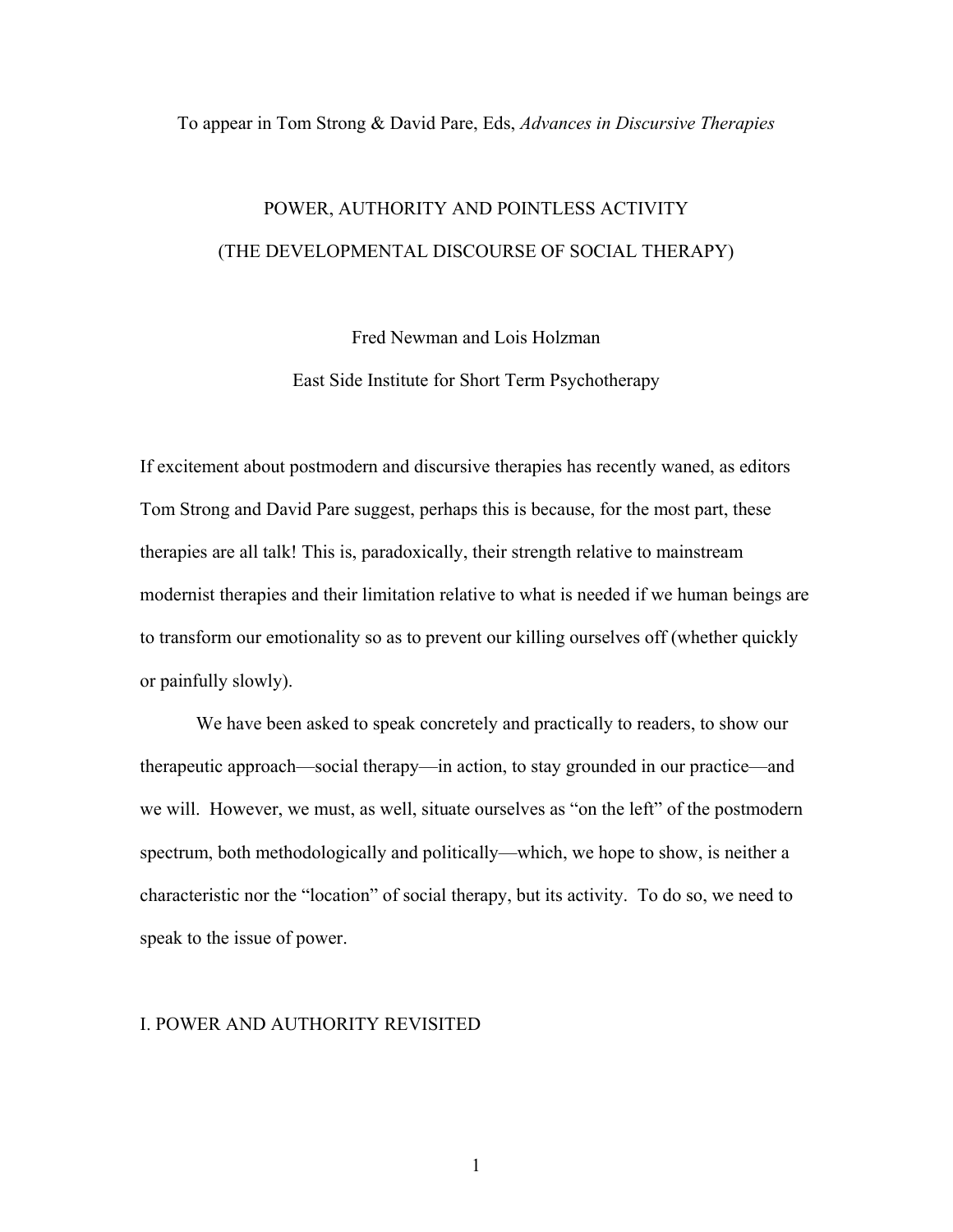Among the more thoughtful Marxist critiques of postmodernism is Ian Parker's "Against Postmodernism: Psychology in Cultural Context," which appeared in *Theory & Psychology* (Parker, 1998). Parker's critique of postmodernism is, as we understand it, valid. What is his criticism? Essentially, that most versions of postmodernism avoid or deny the issue or question of *power*. Parker has leveled this attack against postmodernism in general and, we must add in the name of intellectual honesty, at virtually all of our positive writings on postmodernism. Some postmodernists avoid the issue (question, topic, etc.) of power, we imagine, because they take power to be the fundamental flaw of modernism and, therefore, it is precisely what postmodernism must get rid of (as if avoiding something gets rid of it!). Others, with varying degrees of sophistication, deconstruct and discard power as a necessary component of social life. We have always been somewhat bewildered by Parker's critique of our efforts since we regard all that we have written—and far more importantly, what we have organized or created—as a postmodern explication/expression of power. For we believe that the matter of power (not to mention the power of matter) must be postmodernized if we are to go beyond postmodernism as a mere stage of modernism (Jameson, 1984).

Power (or the word "power" if you prefer), no doubt, has multiple meanings. But, as we have long argued, the socio-political sense of power is best understood in its dialectical relationship to *authority*. First, some simpleminded remarks. Authority goes from the top, down. It is imposed. Most importantly, it must be known. Power comes from the bottom, up. It is expressed. It is created. Obviously, in ordinary language, power and authority are often treated as synonymous. Yet nothing could be further from the truth (in our view, everything is actually equidistant from the truth, viz. an infinite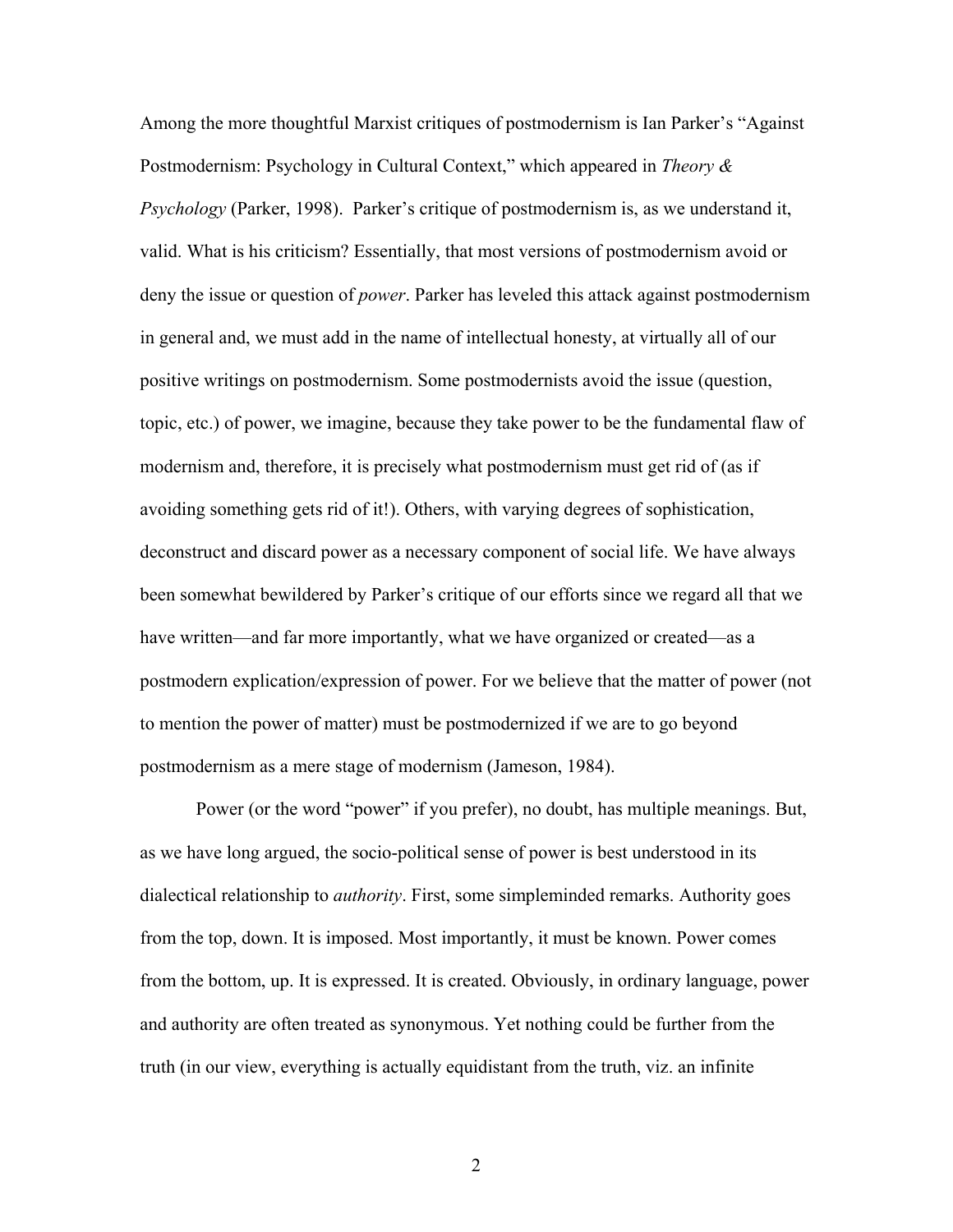distance!). But the commonplace confusion of the two, power and authority, says a great deal about the *authoritarian* structure of our ontic, now worldwide, culture. For not only are commodities fetishized—turned into god-like authorities, a la Marx—but *everything* is commodified. Hence knowledge, scientific and otherwise, is God-like here in latemodernism/early postmodernism.

The fetishization of knowledge has led some philosophers (for example, Rorty, 1982, 2000; Newman, 1999; Newman and Holzman, 1996) to abandon it, and others (for example, Davidson, 2000) to attempt to rehabilitate it. But even "getting rid" of knowledge is not enough. The more serious issue (activity) is eliminating the *authority of knowledge* in favor of the *creativity of power*—not to mention the power of creativity. Even Davidson, the supreme rehabilitator, recognizes the defect of knowing as an authoritarian conception. He believes we can overcome that defect analytically, i.e. philosophically, and he is no doubt right (he almost always is!). But it would make no difference, since philosophy (analytical or otherwise) has for many years now had little or nothing to do with the activities and the struggles of ordinary people. Philosophy has no one to blame for that except contemporary philosophers. Newman and Rorty have not abandoned philosophy. Rather, they are unwilling to abandon people in the name of the ever-shrinking academic niche into which philosophy has retreated. Unless postmodernism wishes to become as irrelevant as institutionalized philosophy, it must move beyond a *deconstruction* of knowing (which, in its extreme form, is an *elimination* of knowing, Newman and Holzman, 1997) to an active reconstruction of power—*the activity of power*.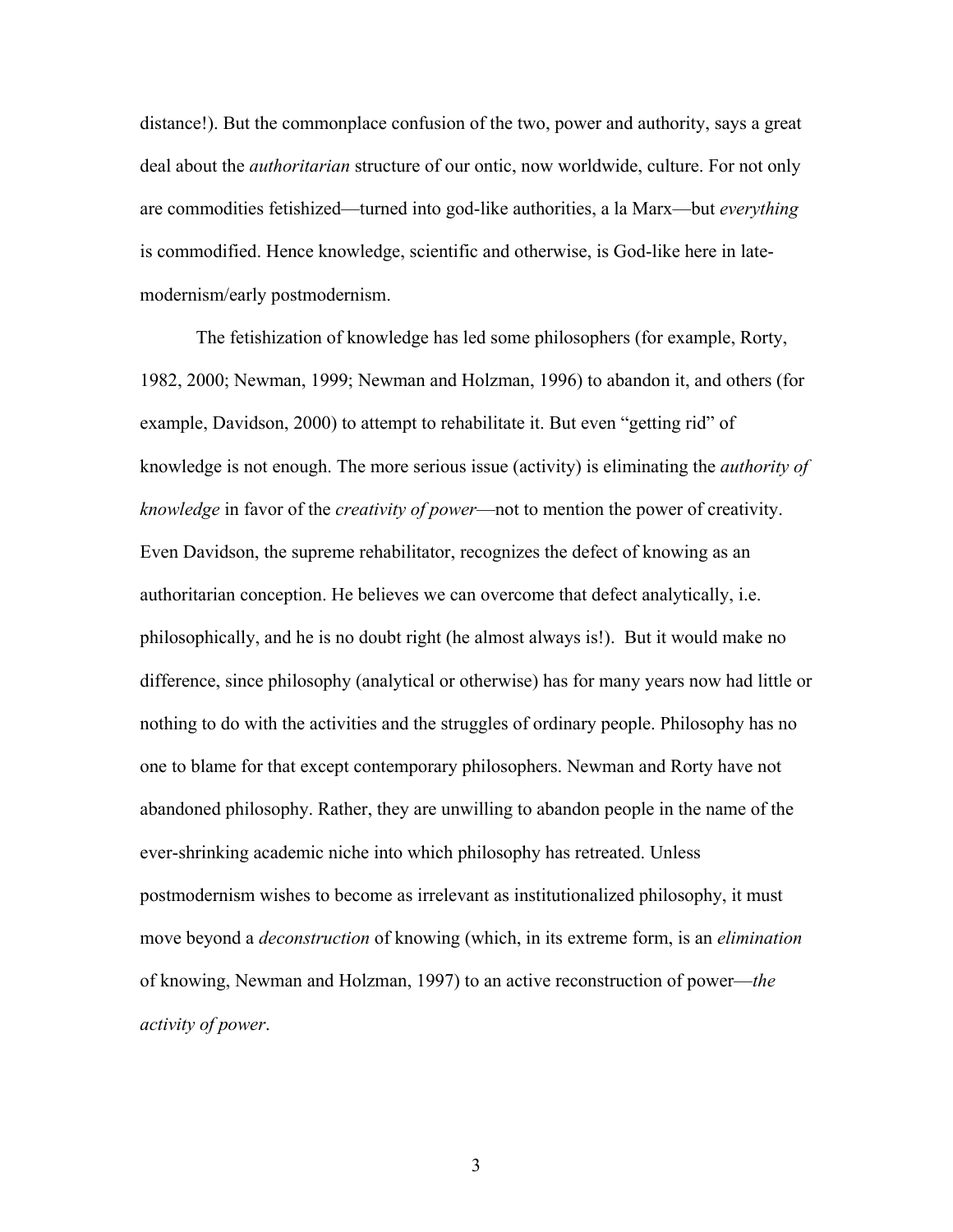In its historic roots (religious, legal, scientific, civic, etc.) authority is dominantly individualistic. The "author" is, for the most part, an individual, an actor, an agent. There is, strictly speaking, no activity of authority. It is fundamentally *regulatory.* Authority is an inactive negative for essentially inhibiting growth and development in the name of those in control–or, as we sometimes confusedly say, in the name of those "in power." But being "in power" (somewhat ironically) does not at all involve the activity of power. It is, rather, the commodification of power (labor power) into authority. And while commodities can be sold, they do not develop; they are consumed. Authority stifles growth. It is not a necessary evil. It is an unnecessary evil. What is necessary for development is the activity of power, the exercise of power, the development of power by the many—collectively, democratically and creatively. It is the work of the laborer, Marx teaches us, that creates value (Marx, 1967). It is the authoritarian commodification of this process that yields a *realization* of this value which, in turn, maintains the authority of the owners of the means of production.

But authority (vs. power) goes well beyond the economic sphere. It is constantly present, under capitalism, in the psychological sphere. The human capacity to authoritarianly commodify oneself is in constant psychological struggle with the human desire and capacity to exercise power *without commodification*, i.e., freely. This understanding, first articulated by one of us in a vulgarly ultra-left political form in *Power and Authority* (Newman, 1974), has been refined in practice, over decades, into what is now identified as *social therapy.*

Our efforts to give meaning to the concept of power led us to practicing and speaking of the *activity* of power rather than either a *definition* of power (a classical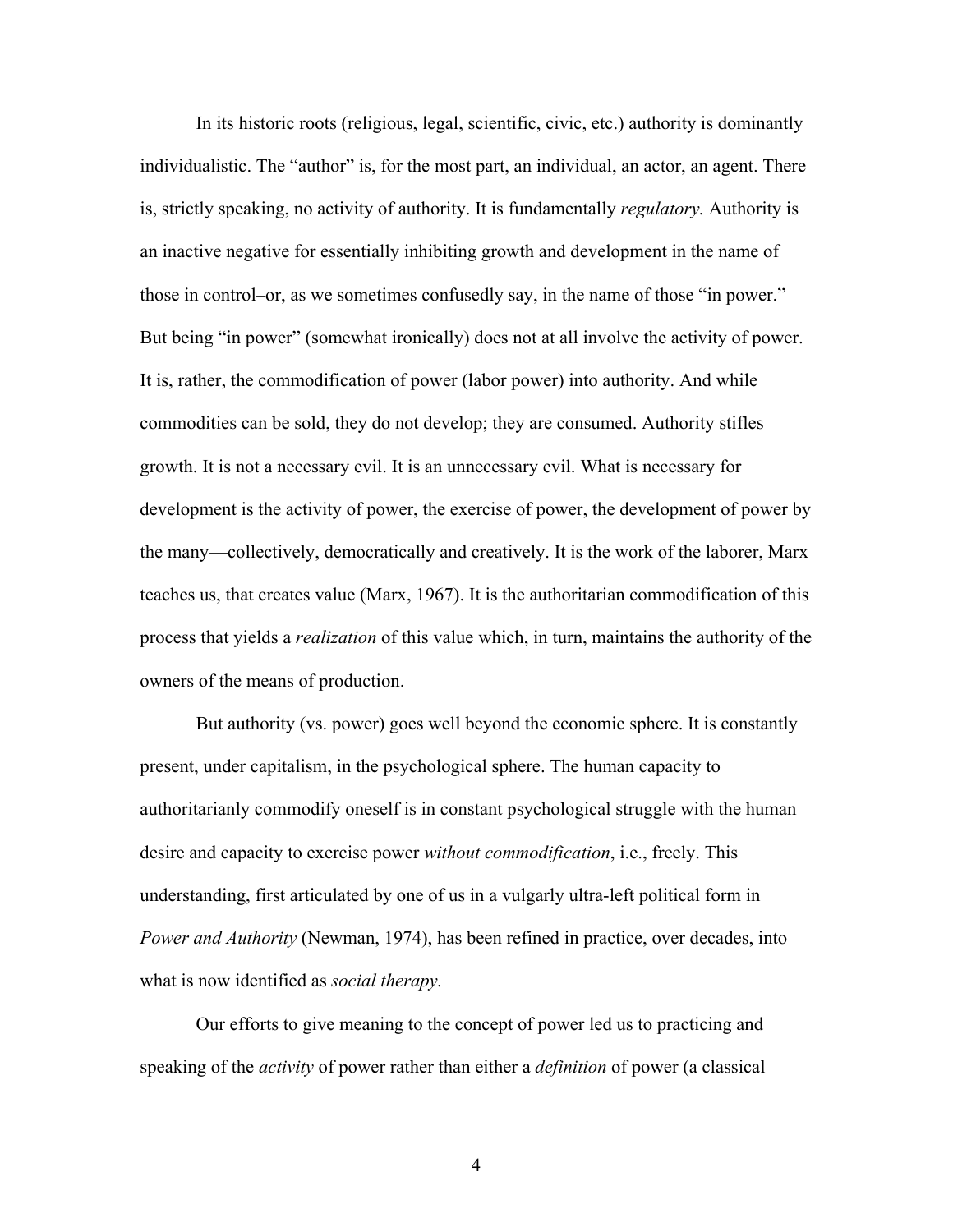modernist mistake) or the *use* of power (a revisionist understanding of Wittgenstein). On our view, a careful and sympathetic reading of Wittgenstein (such as that of Baker, 1992) suggests that it is not meaning and use which are equatable, but meaning and the *activity of using*. Meaning is a *doing*, not an interpretation. ("the *speaking* of language is part of an activity, or of a form of life," Wittgenstein, 1953, p. 11). The use of something, on the other hand, is a functional interpretation (an Aristotelian essence)—What is a chair used for? To sit on? The activity of using is, in point of fact, what the chair *is* used for (standing on it to swat a mosquito). The meaning of a term is not its interpretive use but what it is *(in activity)* used for. Wittgenstein's "slab" examples (Wittgenstein, 1953) make this point precisely because the function of the "slab" is unknown (indeed, unknowable). The endless "ordinary language" analyses, based presumably on Wittgenstein's later writings, bear little or no resemblance to the pointlessness of Wittgenstein's "slab" examples—indeed, to the pointlessness of all of Wittgenstein's later thinking. Thus, it is the activity of power, not the pointedness of power, that interests us in social therapy and, indeed, throughout our organized postmodernist community.

Postmodernism must be an organized activity—it must be performed—if it is to be truly powerful. The temptation to keep postmodernism unorganized, or even disorganized, is a misunderstood libertarianism, an anti-power perspective—ultimately, a liberal authoritarian perspective. Postmodernism must reorganize the world in antiauthoritarian ways, i.e. in *power*ful ways. But powerful ways must be activities. As with Aristotle's practical syllogism, "the conclusion" of postmodernist understanding must be an action (more precisely, an activity). For postmodernist understanding is a moral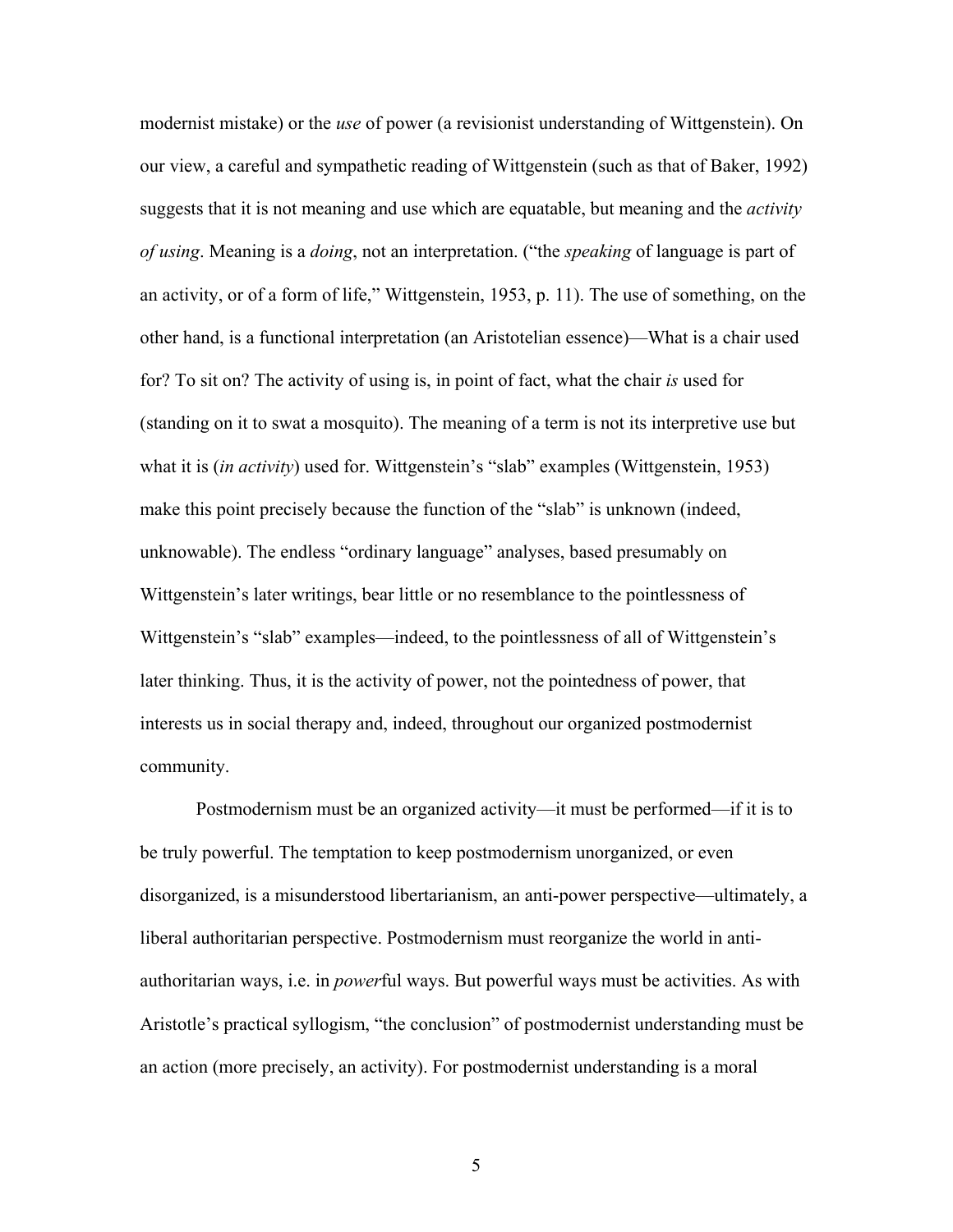<span id="page-5-0"></span>discourse. It goes from descriptive premises to a normative activist conclusion (in Aristotle's language, an action). It is not a mode of thought going from description (interpretation) to description (interpretation). It is a journey from "what is" to "what ought to be." As such, it is creative and powerful.

While Aristotle's remarks about the practical syllogism (his ethics) are an interesting prefiguration of our activist manifesto, Aristotle was, of course, the grandfather of dualism. And modernism is, arguably, little more than dualism writ large. From Lovejoy to Dewey to Quine to Davidson to Rorty, and on and on and on, dualism has been under attack for a century. Still, it flourishes, largely because, as we noted earlier, philosophy (including critical philosophy) is so alienated from the popular culture. Postmodernism's efforts to present a critique of deadly dualism in a more popular voice has brought nasty self-serving criticism from the establishment intellectual community—including, of course, the philosophers. In their efforts to defend themselves from these vicious pseudo-intellectual attacks, postmodernists have for the most part noticeably avoided the theoretical psychological writings of Lev Vygotsky, no doubt because he was a Marxist—and a Soviet Marxist at that. But, on our view, Vygotsky's critique of psychological dualism is potentially of great value in understanding the activity of power and the creation of a new psychology.

First, Vygotsky gave us a new conception of method, one that is not dualistically instrumental—tool for result—but monistically dialectical—*method as simultaneously tool-and-result* (Vygotsky, [1](#page-5-0)978, p. 65).<sup>1</sup> With this, the scientific community could have

<sup>&</sup>lt;u>1</u> <sup>1</sup> The search for method becomes one of the most important problems of the entire enterprise of understanding the uniquely human forms of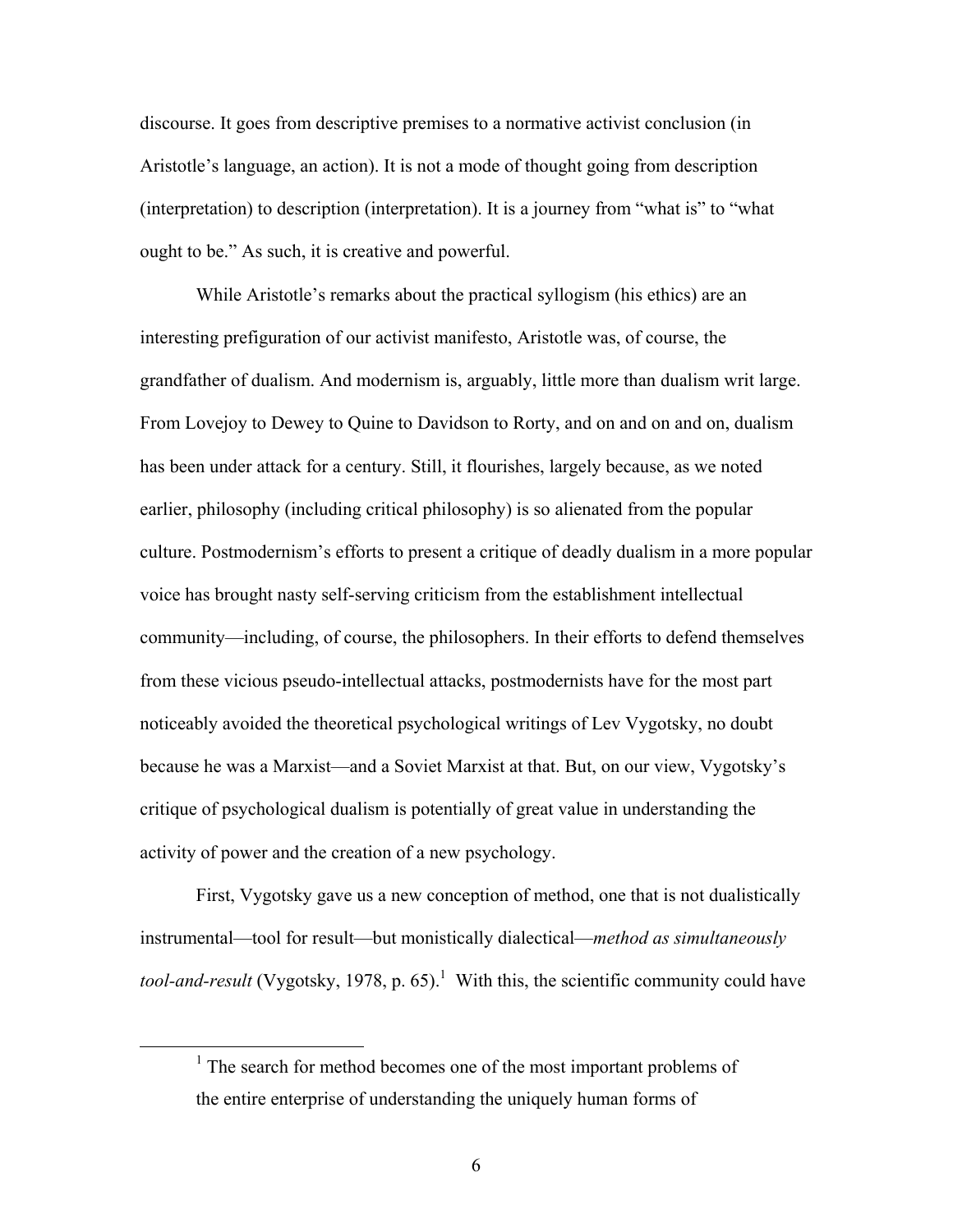finally ended the theory-practice debate, yet still it persists, even among postmodernists. Second, his *zone of proximal development* offered psychology a way out of the conundrums generated by its dualistic framework: person-environment, self-other, internal-external, to name the most longstanding (Vygotsky, 1978). As we understand Vygotsky, learning and development in early childhood is a tool-and-result activity in which learning leads—dialectically, not linearly—development, a phenomenon made possible by the social, collective construction of the environment that makes learningand-development possible (Newman and Holzman, 1993). Creating zones of proximal development is the activity of power.

Third, Vygotsky deconstructed the centuries-old dualism between thought and word and, in so doing, he provided a means for the rejection of not only the pictorial but also the pragmatic view of language. His position can be seen in the following remarks:

The relationship of thought to word is not a thing but a process, a movement from thought to word and from word to thought … Thought is not expressed but completed in the word. We can, therefore, speak of the establishment (i.e., the unity of being and nonbeing) of thought in the word. Any thought strives to unify, to establish a relationship between one thing and another. Any thought has movement. It unfolds. (1987, p. 250)

psychological activity. In this case, the method is simultaneously prerequisite and product, the tool and the result of the study. (Vygotsky, 1978, p. 65).

 $\overline{a}$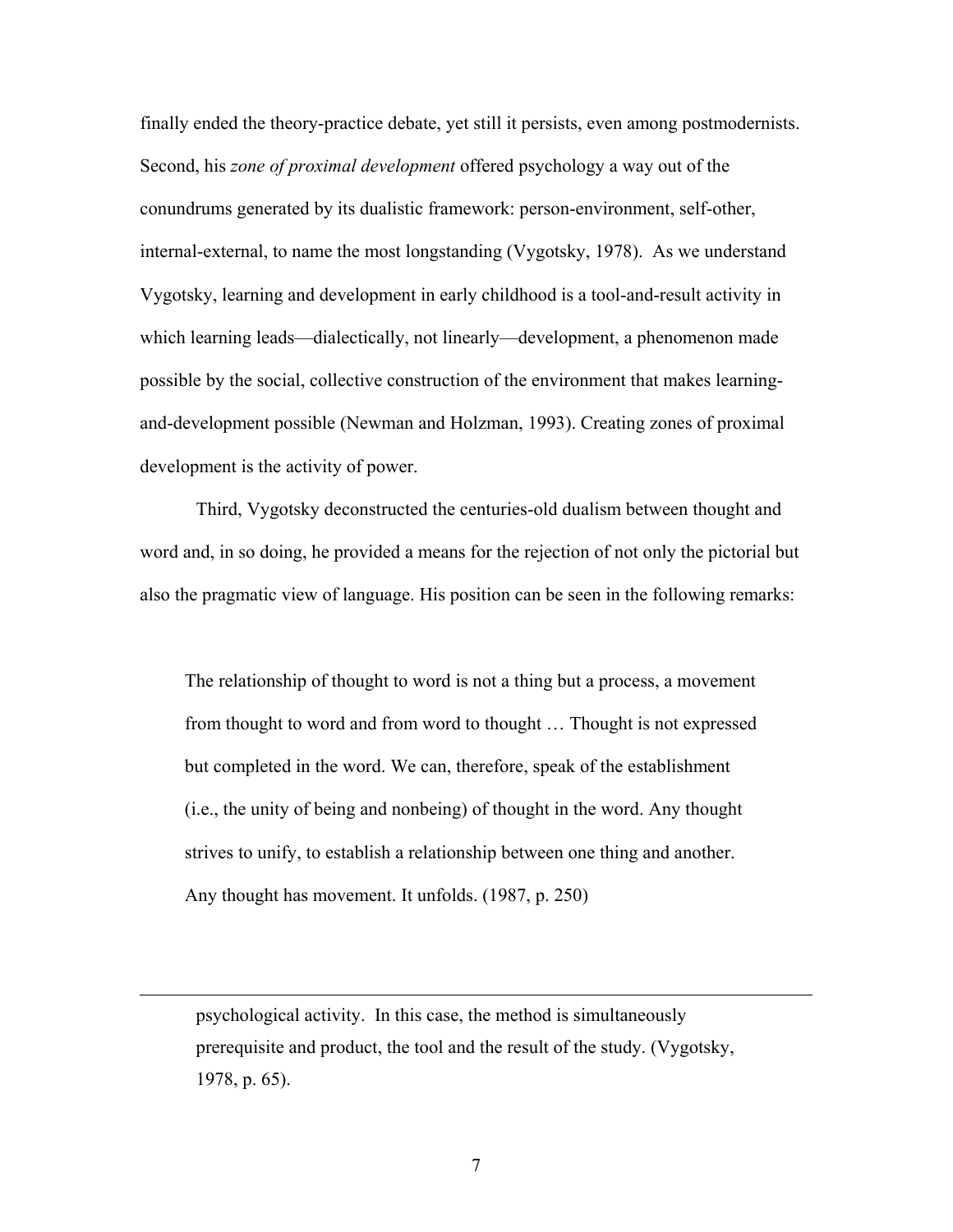The structure of speech is not simply the mirror image of the structure of thought. It cannot, therefore, be placed on thought like clothes off a rack. Speech does not merely serve as the expression of developed thought. Thought is restructured as it is transformed into speech. It is not expressed but completed in the word. Therefore, precisely because of the contrasting directions of movement, the development of the internal and external aspects of speech forms a true unity. (1987, p. 251)

There are not two separate worlds, the private one of thinking and the social one of speaking. There is, instead, the dialectical unity, speaking/thinking. Children would not be able to perform as speakers, and thereby learn to speak, if thinking/speaking were not a *completive social activity*. Like Wittgenstein, Vygotsky provided the basis for a nondualistic (non-expressionist, non-descriptive) conception of language and a method for moving beyond epistemology (even a social one) to a new ontology of activity.

Social therapeutic practice is in many ways a synthesis of Wittgenstein's and Vygotsky's approach to language and human subjectivity (Newman and Holzman, 1996, 1997). "Completion" is far more than a critique of dualism. It is a positive (postmodern) move (an activist move) beyond dualism. It is not, like dualism, secretly value laden. It is not pointed. It is (like Wittgenstein) properly pointless. As such, it is a useful frame of reference for a value-free psychology—indeed, for an infinitude of value-free psychologies. Creating these psychologies—actively creating new psychologies—is, in our view, the critical work (the revolutionary activity) of postmodernism.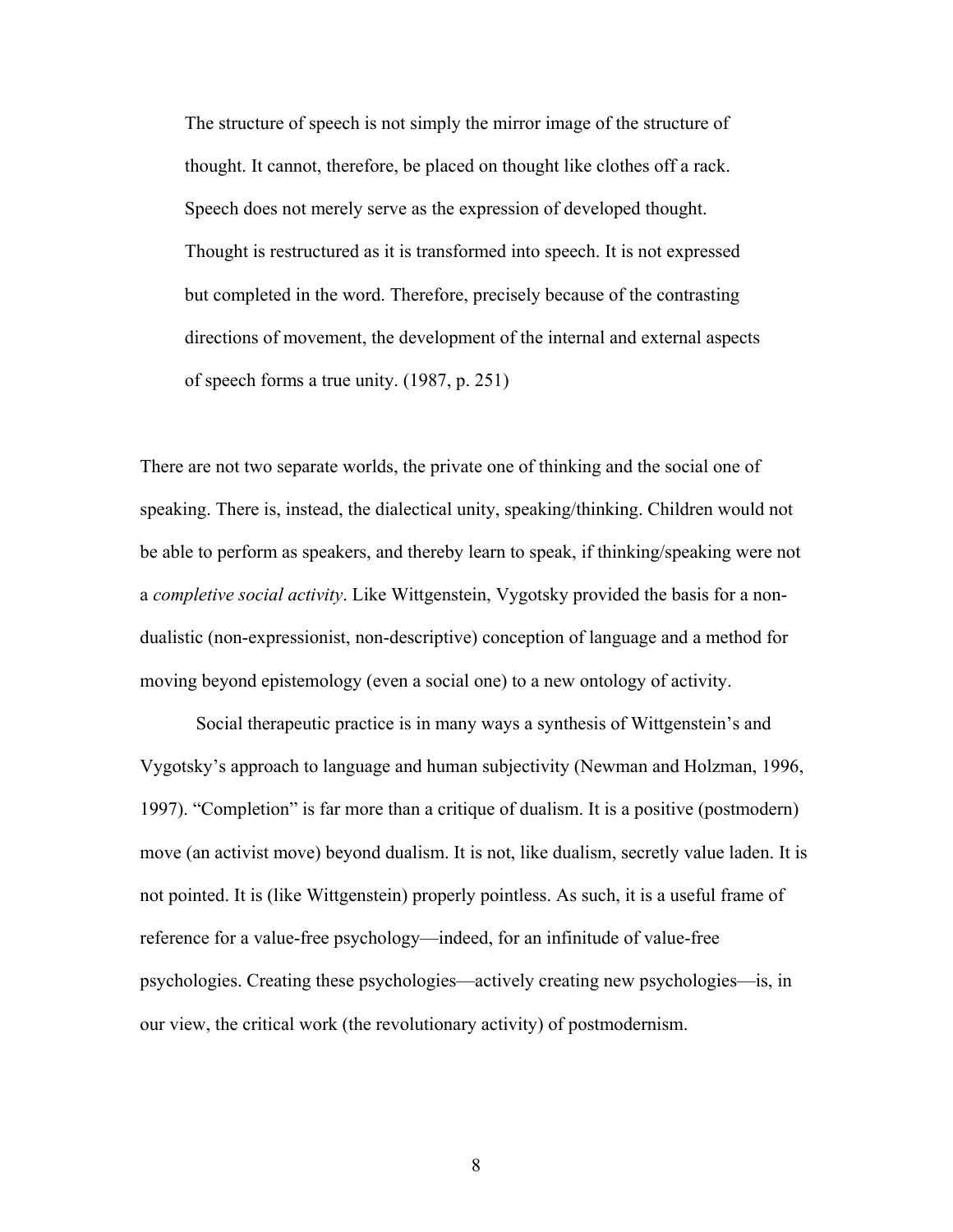## II. SOCIAL THERAPY—POINTLESS, POWERFUL AND PARADOXICAL

If you have been following our argument, you may have spotted some seeming paradoxes. Two are of particular relevance to the doing of social therapy. One, if individuals have become commodified selves, how can they exercise their power freely, i.e., uncommodified? Two, we seem to be saying that morality and moral discourse can and ought to be pointless and value free, but aren't these the very things that comprise morality and moral discourse? We will take each of these in turn.

Typically, people come into therapy groups, as they come into any group setting, individuated. They want help and think that the way to get it is individualistically—a perfectly understandable notion, given that in our culture people are socialized to an individuated learning and development model. They say things like, "I had this awful fight with my mother last night. I was furious….and I'm really upset right now." They look to the therapist for some advice, solution, interpretation, explanation or, in more postmodern approaches, leadership in a collaborative process that might generate some new understanding of themselves. They are, again understandably, appealing to *authority*—that of the therapist, of knowledge and of language. To the extent that *power* is a relevant concern to them, they want only to "feel more powerful," by which they typically mean that they want, *as individuals*, to have "more control" over their lives.

People come to social therapy with similar understandings and expectations, even if they might have heard that it isn't like "ordinary" therapy. Social therapy is not designed to help individuals with their individual problems, nor to help individuals feel or become more powerful, since we believe that only authority—and not power—is ascribable to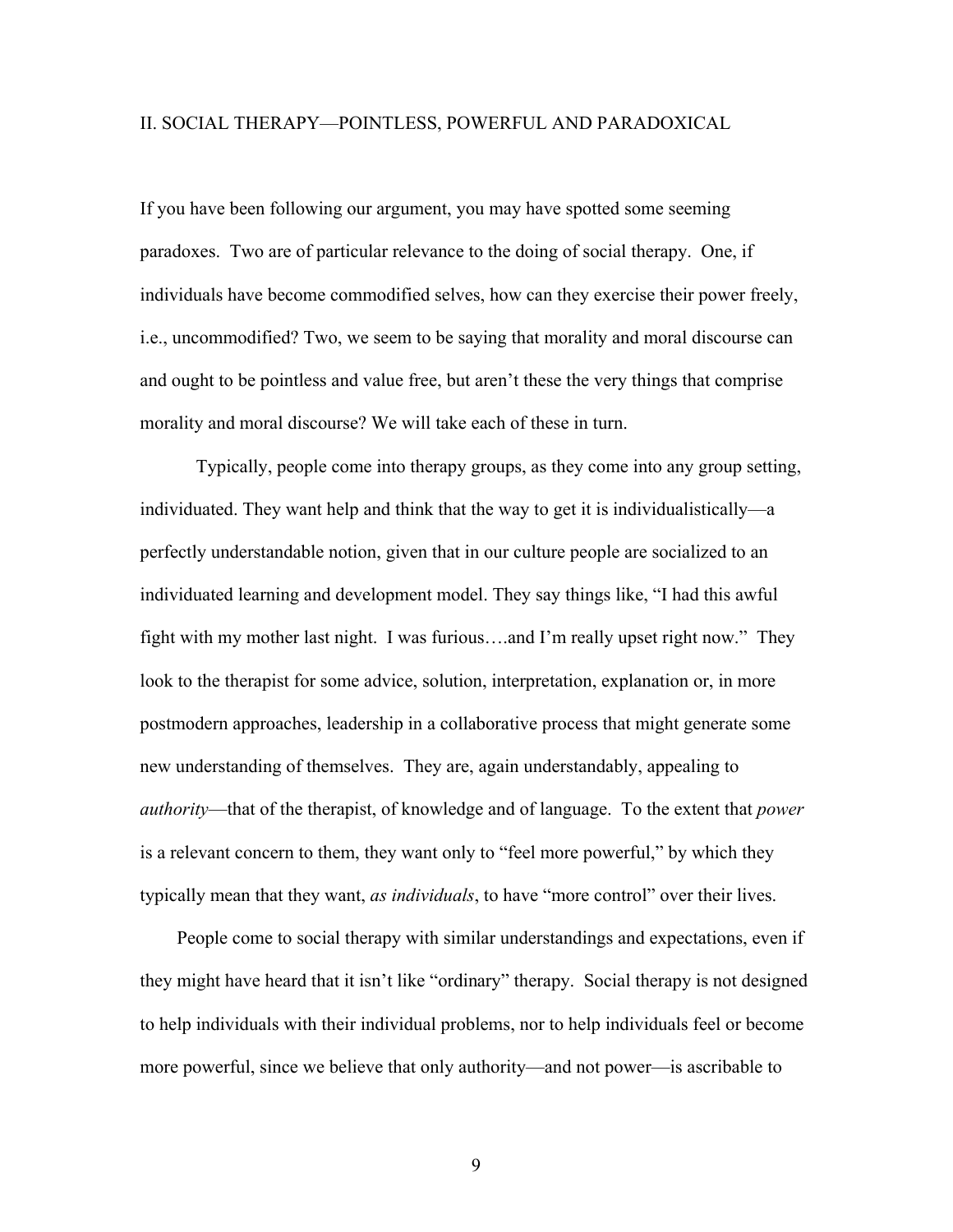individuals. It is, rather, designed to help people *exercise* their collective power to create new emotional growth, a process that requires deconstructing the sense of self (an authoritarian commodification) and reconstructing the concept of social relationship.

Our experience is that this comes, not from some abstract ideological commitment, but from a participatory process in which people actually construct something together namely, the group. The key focus in social therapy is building the group. Groups are typically composed of 10-25 people, a mix of women and men of varying ages, ethnicities, sexual orientations, professions and "problems." Most groups are ongoing (although we do some time-limited groups) and meet weekly for 90 minutes. Members' length of time in group varies; some people remain for years, others for shorter periods of time, and new members join periodically.

Power is the creative capacity of the group—by the exercise of its emotional labor to generate new environments; authority is the societally overdetermined predisposition of the individuated members of the group to passively accept class-dominated, patriarchal emotive environments. Conflict between the two gets played out in social therapy groups, where the unit of transformation/change/growth/learning is the group, and the therapist is simultaneously the organizer of the group's emotive labor power and the potential (or even actual) repository of the group members' "authoritarian instincts." The ongoing process of social therapy is the working out of this relationship; as the group engages in the activity of building the group, it is changing its relationship to power and to authority and becoming more powerful. As one social therapy group member, a man in his early 40s, put it: "The social therapy term 'building the group' is probably the one that drives people crazy more than any other. It's so hard to get your head around!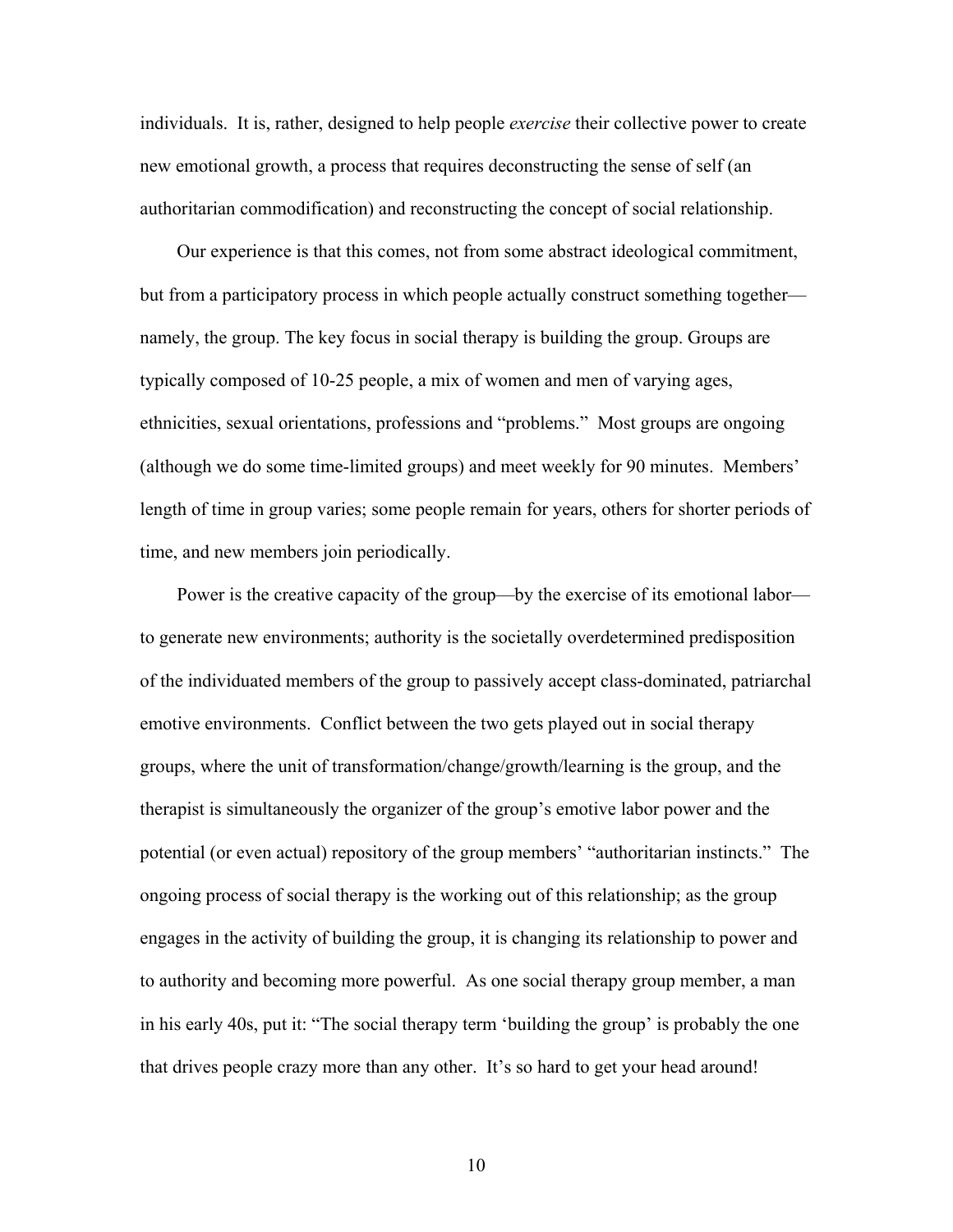There's a vagueness and a clarity about it at the same time. It's what's going on in group. Early on, you can't see it even though you know something's happening."<sup>[2](#page-10-0)</sup>

In this process people come to appreciate what—and that—they can create. Simultaneously, they come to realize the limitations of trying to learn, grow and create individually and that growth comes from participating in the process of building the groups in which one functions. This new learning rekindles development—development by virtue of the group growing. In social therapeutic terms, human development is the activity of creating the conditions for development (Vygotsky's zone of proximal development) and the unit that engages in this activity is the group (the collective).

A recent social therapy group began with a woman, very upset, asking for help. She described what was going on at her job as a teacher in an inner city school, things she and the group members found oppressive and oppressing. Some members of the group responded that they would like to help but that how she was asking was all about herself and her problem and wasn't connected to them or to the work the group had been doing for weeks. The woman acknowledged various group members' comments, but persisted in being upset and saying she needed help with this problem. At one point, she turned to the therapist and asked him for help. He suggested that she respond to the group. She kept pursuing her agenda and group members were becoming exasperated. One longtime member of the group burst into an impassioned and very moving "speech" about how she too comes to group wanting to be taken care of, given advice, etc. for what's going on with her, but she never gets it. Instead, she said, the therapist insists that help

<span id="page-10-0"></span> $2$  This and subsequent quotations from social therapy clients are taken from an ongoing interview project.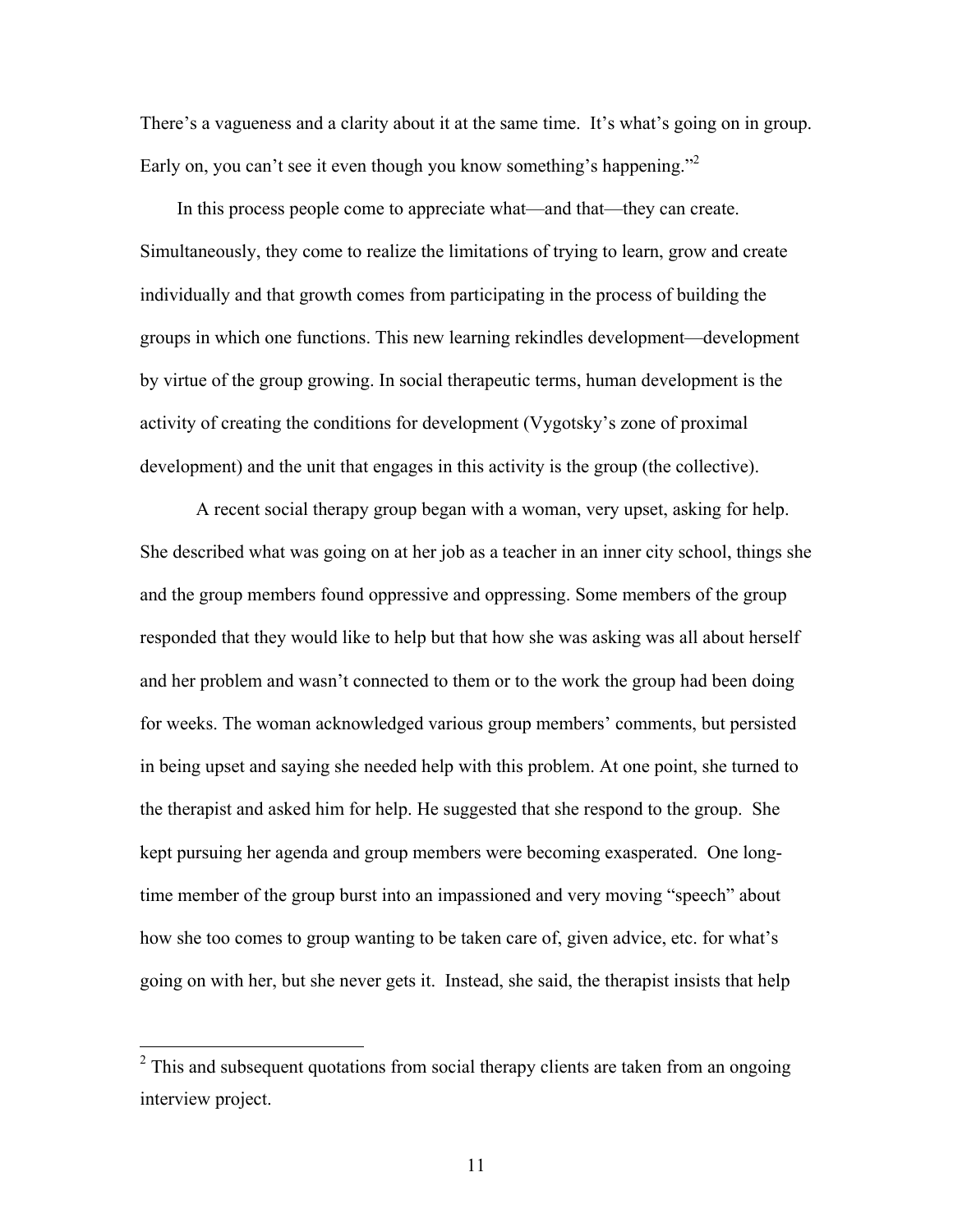comes from building the group, the struggle over that ensues, people do some building, and she leaves group every week feeling very loved and helped from the work.

Then a woman new to the group said that she knew she couldn't get help with her personal problems in social therapy, but that this was OK with her. One or two group members—including the upset woman who had begun the group and had been its focus for much of the time—supported her, others disagreed, and the group went around on this topic for awhile. The therapist then said that as he understood it, those who believed that social therapy doesn't deal with people's personal problems had a misunderstanding. Indeed, it does—*building the group* is how social therapy helps people with their personal problems. He contrasted how people go to therapy with how they go to a medical doctor. You might go to a medical doctor for a pain in your eye, he said, but if after some conversation and examination, he tells you he has to treat your kidney, you might be surprised but you probably won't fight with him and insist that he must help you in "your way." The social conventions of medicine and illness and health are such that we accept the doctor's way of helping us. But therapy, evidently, is a different story. People come to therapy not only with their personal problems, but also committed to a particular way of getting help with them. The group then worked with another group member who wanted help with problems he was having dealing with his young son; they experimented and played with ways of talking (asking for help) so as to contribute to the growth of the group.

This particular social therapy group session highlights—in both form and substance—the group's active struggle with its power (of collective creativity) and authority (of individual knowing). It also suggests the activistic and collective way that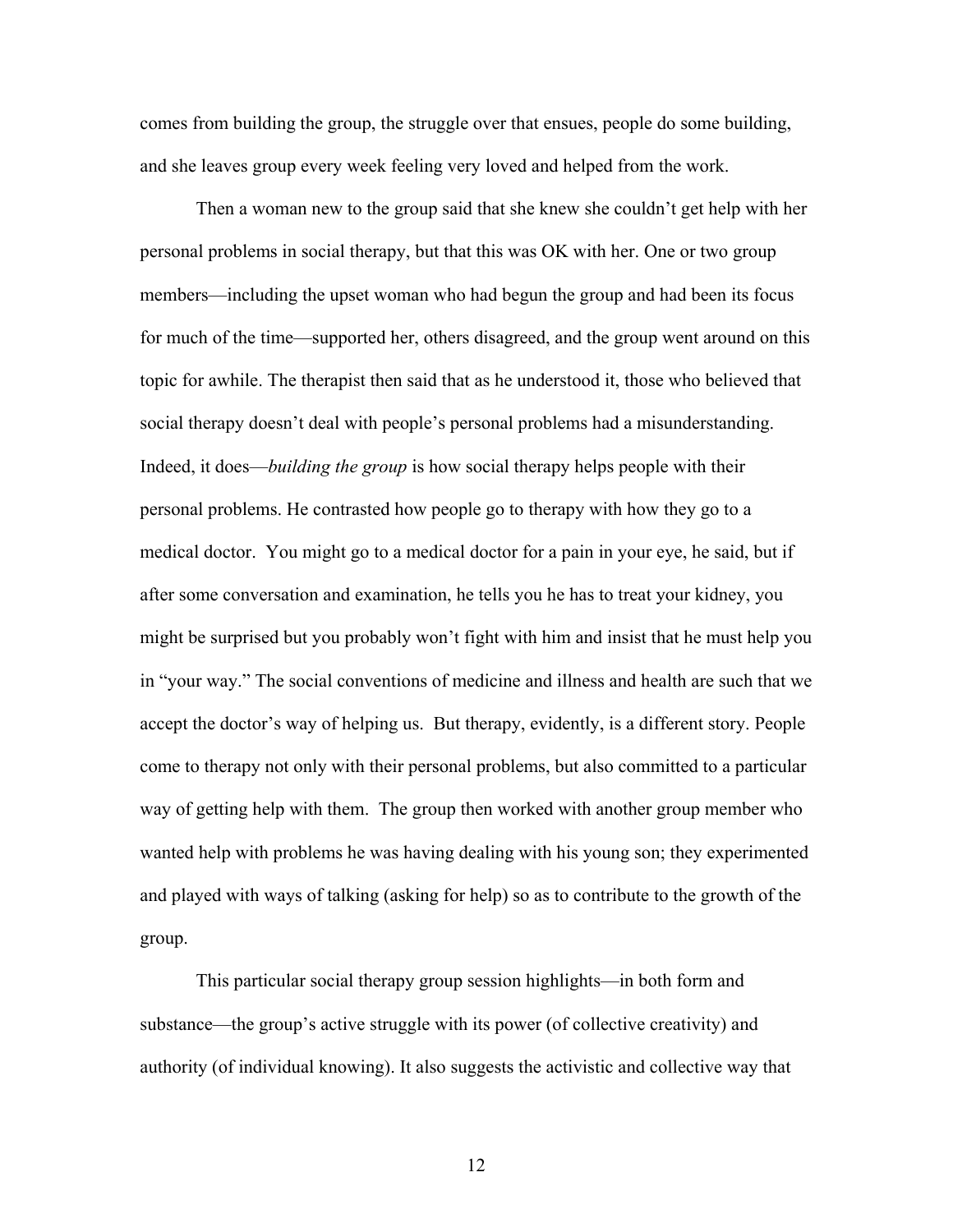the social therapist responds to therapy talk. She or he conveys, in varying ways, that what is being said ("I had a fight; I'm upset; I need help") is of no interest (qua social therapy) except in so far as the group can make use of it in the activity of creating itself into a new socialized helping environment, i.e., in its exercise of power. The task of the group is to *do* something with what people say in therapy, something that contributes to the social process of development. The social therapist works with the group (not the individuated selves that, reductionistically speaking, comprise the group) to organize itself to engage in this process of building the group. In this process the group becomes an *emotional zone of proximal development (emotional zpd)*. The various members, each at different levels of emotional development, are encouraged to create a new unit with a new level of emotional development, i.e., the group's level of emotional development.

This process involves a qualitative change of therapeutic focus—from the individuated self who discovers deeper insights into his or her consciousness to the collective engaged in the continuous activity of creating a new social unit, the emotional zpd. The overriding question transforms from "How is each individual doing?" to "How well is the group performing its activity?" A longtime social therapy group member speaks to how this impacts: "The focus in social therapy on the group and not the individual is really helpful. It helps you get out of yourself. It changes your orientation to the world, how things are organized in the world."

Social therapy's ultra-focus on activity, specifically on the activity of speaking, i.e., on the conversation, transforms meaning itself. Reconsidering Wittgenstein from a Marxian and Vygotskian activity-theoretic vantage point, social therapy rejects the equation of meaning and use that is common among many followers and students of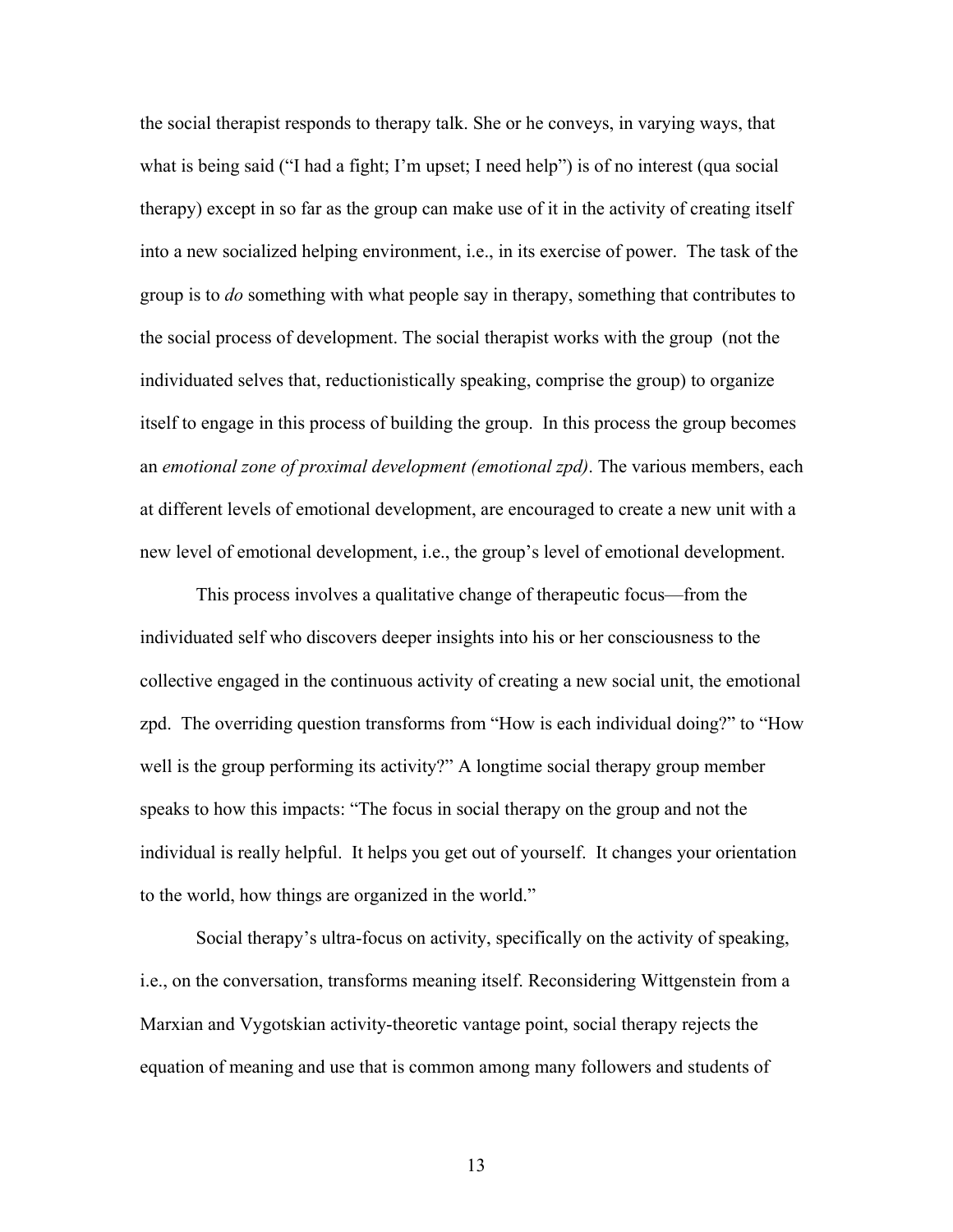Wittgenstein in favor of the dialectical relationship between meaning and activity. Meaning is created, Vygotsky has shown, through the activity of speaking completing thinking. Social therapy extends ("completes") Vygotsky's picture in the following manner. If thinking-speaking is a continuous process of completing, then the "completer" need not be the same person who is doing the thinking. *Others can complete for us*. When people speak, participate in a dialogue, discussion or conversation (or write), we are not simply *saying* what's going on but are *creating* what's going on. And we understand each other by virtue of engaging in this shared creative activity. As one newcomer to social therapy commented, "Social therapy is like a new practice of relationship. In our group the creating of our conversation is the activity of our interconnectedness."

Inevitably, and nearly continuously, the group confronts the conflict between our socio-culturally constructed adherence to authority and our world-historic capacity to exercise power, as we saw in the group session discussed above. *"How can we talk so that our talking helps build the group?"* This question encapsulates the group's process of discovering a method of relating to talk relationally rather than individualistically—in Wittgenstein's terms, as "activity, or a form of life;" in Vygotsky's terms, "completively" not expressively. It is the activity of talk—not the substance of talk (its aboutness) nor the use of talk (its societal pragmatic function)—that is the focus of the group's activity. The authority of language (as expressive of truth, reality and self) is challenged explicitly as people falteringly attempt to converse in this new way, to create meaning together. Commenting on her group, one woman said, "The group creates a different language in the course of a group [session]. I never realized that the meaning of words is so contextualized. We create a vocabulary and a language that's particular to each group."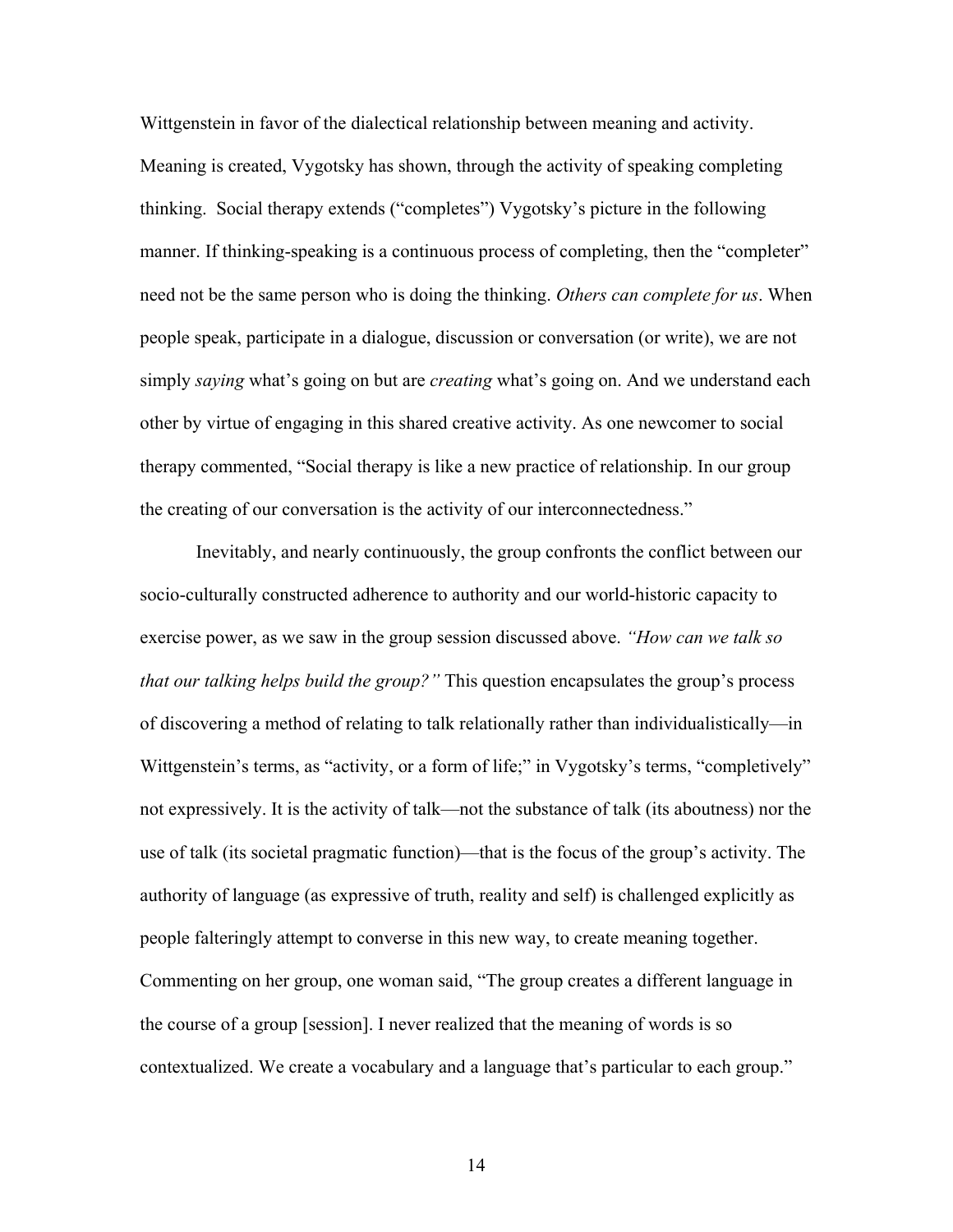In this process, group members come to see that what they are saying to each other has no meaning other than what they create. Like poets, they become meaning makers, creators of language and of a new conception of language, one that is non-essentialist and nondescriptive. It is in the creating of their poem, the therapeutic conversation, that the group exercises its power.

A woman began a recent group saying that she still hated her father. She couldn't be absolutely sure, but she thought he was always out to abuse her, he looked at her in a certain way, etc. The initial response of several group members—a line of questioning that is typical in this kind of situation—was to ask for details (what happened, when, for how long, etc.) in order to find out what "really" happened, was she "really" abused, etc.—that is, in order to get to the "truth." After about twenty minutes, the group began to question what this woman meant by some of the words she was saying and how it was that she was saying them ("What do you mean when you say 'you hate him'; what do you mean by 'abuse'; why are you saying this to us now," etc.), and these words and their contextualization (the group's *doing* of meaning) became the focus of the conversation.

At this point, the group had abandoned the pursuit of truth in favor of exploring the activity of their speaking together. This changed activity—from trying to find the truth to creating meanings—created a group sense of new meaning rather than a collective sense of truth. Engaging in this activity, the group gains a heightened understanding that finding truth is not possible, that meanings are created collectively and that they have the power to create meanings. In the words of one group member, "The challenge in our group is always to not take what's said as truth. We don't always succeed! It's very freeing, though, when I can hear and see what so-and-so is saying and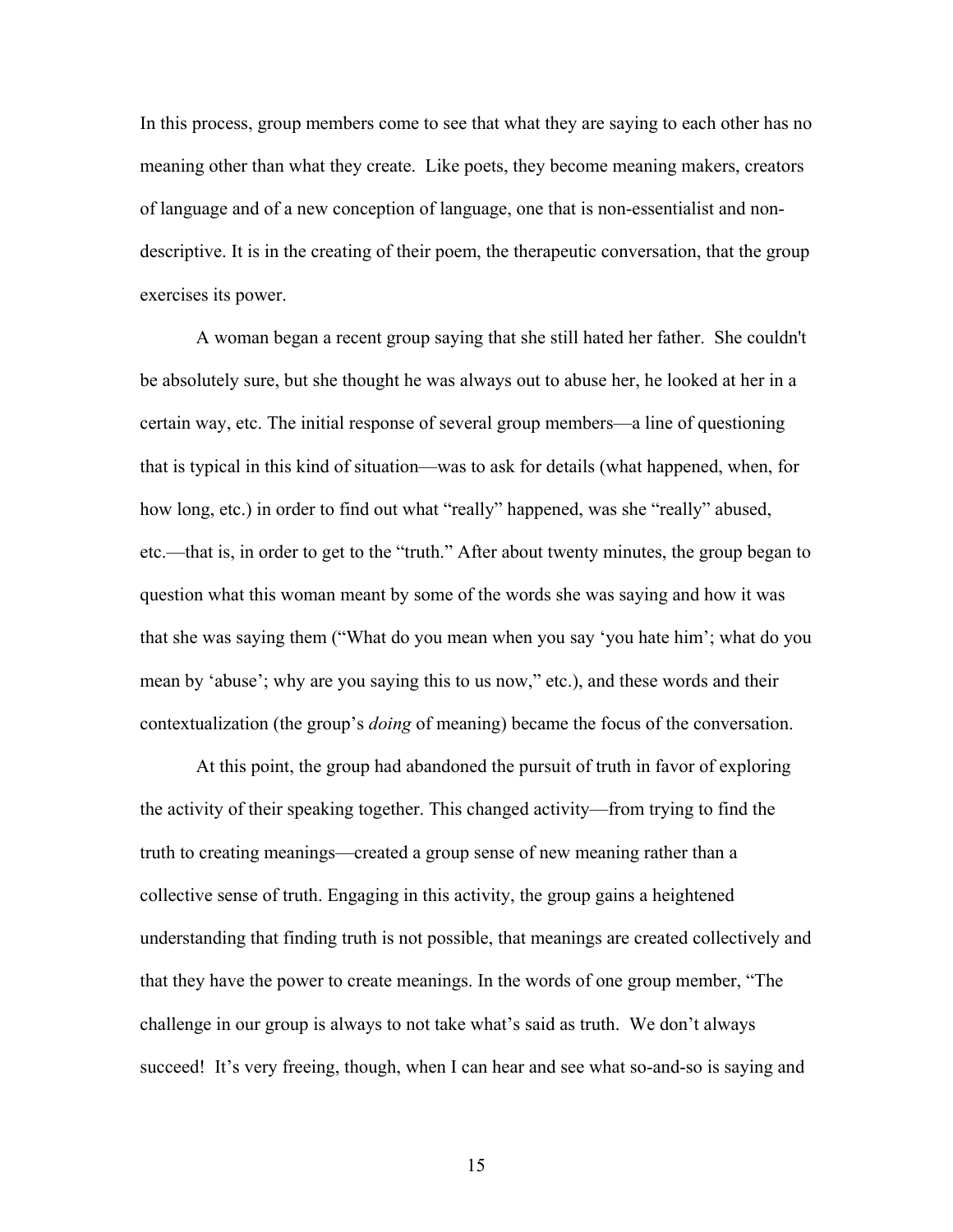doing and not experience it as 'This is really what they're doing and so this is what I have to do in response.' People say words and we don't know what they mean until we create their meaning. The group grows a lot by taking ownership of what it creates."

All we have said thus far relates to the question of the place of morality in postmodernism in general and postmodern therapies in particular. Morality as we know it is authoritarian—it comes from the top, it is imposed and it must be known. Certain behaviors, acts, values and beliefs are wrenched out of the ongoing life process and reified into a code or system of conduct. People (or peoples) are then judged by how well they conform to the code or system. Moral discourse is always in reference to authority (the knower or the known, a god, truth, dogma, belief, system or rule, etc.). In trying to escape authoritarianism, much of postmodernism accepts or embraces alternative moralities (i.e., codes or systems of conduct). For this, it is accused by some of being "rampantly relativist" and/or amoral (Parker, 1998; Rosenau, 1992). And we agree that it is, so long as it fails to reject the ontological premise of modernist morality. Why it hasn't is unclear to us, for there surely is no evidence that human beings require a moral system in order to know what to do. Throughout history, countless terrible things have been done in the name of moral systems (and people seem no better able to know what to do for having such a system). Human beings no more need a code of ethics in order to live morally than children need rules of grammar in order to speak. Neither activity requires an *appeal* to any authority. It is human activity that produces both.

With activity as the ontological unit of human life, social therapy rejects morality (an authoritarian code or system) in favor of *moral activity*. Ordinary people create morality in ordinary ways every day. When it is not commodified into a finished product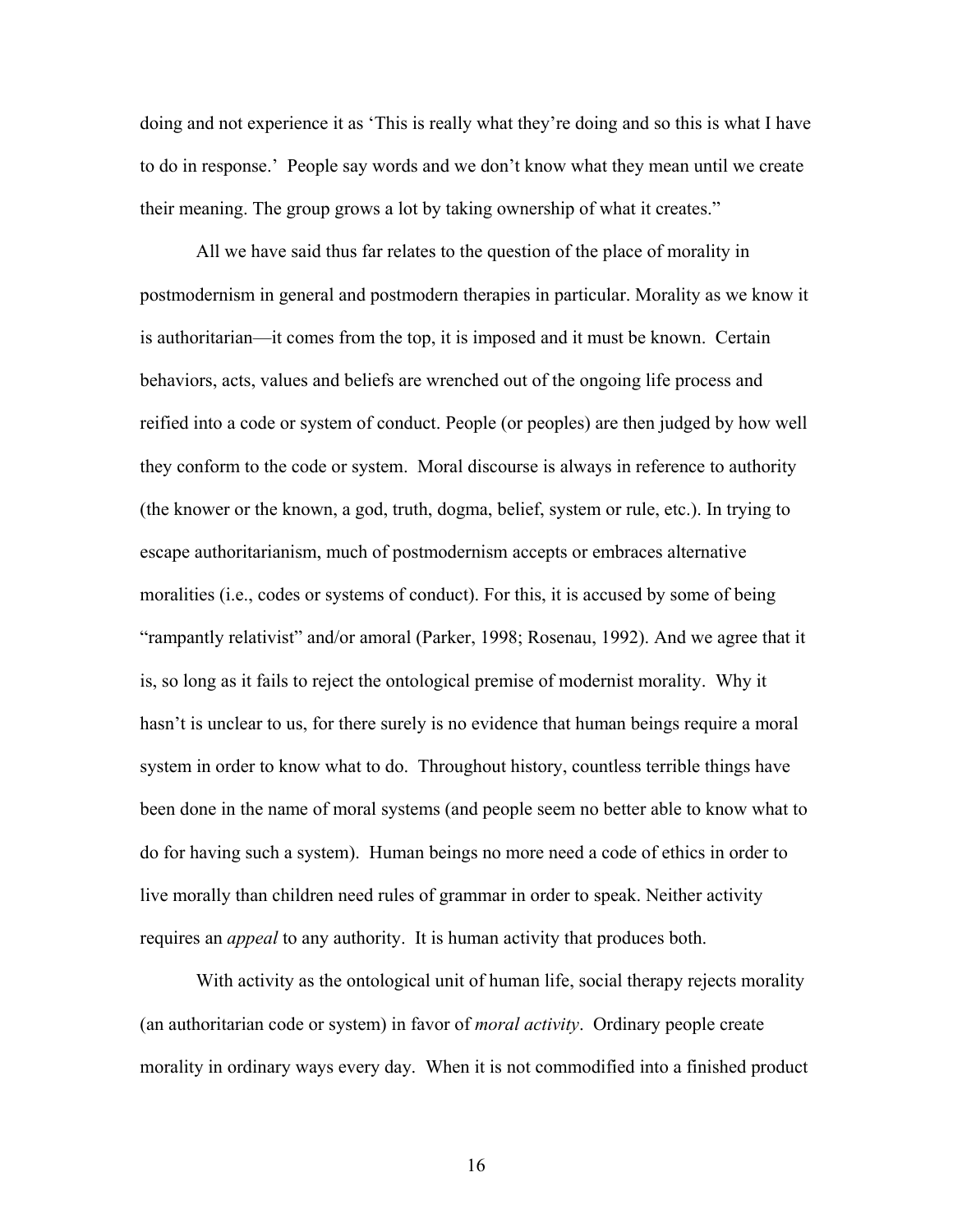or code (and then imposed on its creators by others, usually those "in power"), but is allowed to be continuously created and developed by its creators, then moral activity is another tool-and-result of the social process of making meaning. It is then not authoritarian but powerful.

Sharing his experience in social therapy, a man in his early 30s brought up the topic of morality: "There's a certain morality to social therapy. It's not so judgmental, not into 'people should be a certain way.' It opens up space for people to be *all* the ways they are. The question is what people do together, not how they are. I'm much closer to people now. It used to be that my relationships were based on what people said five minutes ago or five months ago. But that keeps you distant. In group, we're freed up to have certain kinds of dialogues not based on your interpretation of what people say or on how you're feeling or how they're feeling. It challenges us to be open to bringing something into the mix so we can constantly create something."

In so far as it is realizable, human freedom lies in our collective ability to create meaning, not in our individualistic capacity to discern truth. In social therapy we "make the problems vanish" (following Wittgenstein, 1980) by changing their meaning through an appeal to the collective capacity, responsibility and creative power of the group.

And why isn't all of this just a vulgar idealism? Because, in practice, the philosophically religious dualism, Realist-Idealist, is rejected in favor of an activitytheoretic *world* (more accurately, *life*) view. Social therapy is a humanistic radical rejection of all forms of reductionism. This leaves us with only one tool to build with: human activity. And that tool is a tool-and-result. The anthropological discovery of humans as tool users was the theoretical basis of humanistic Marxism. The psychological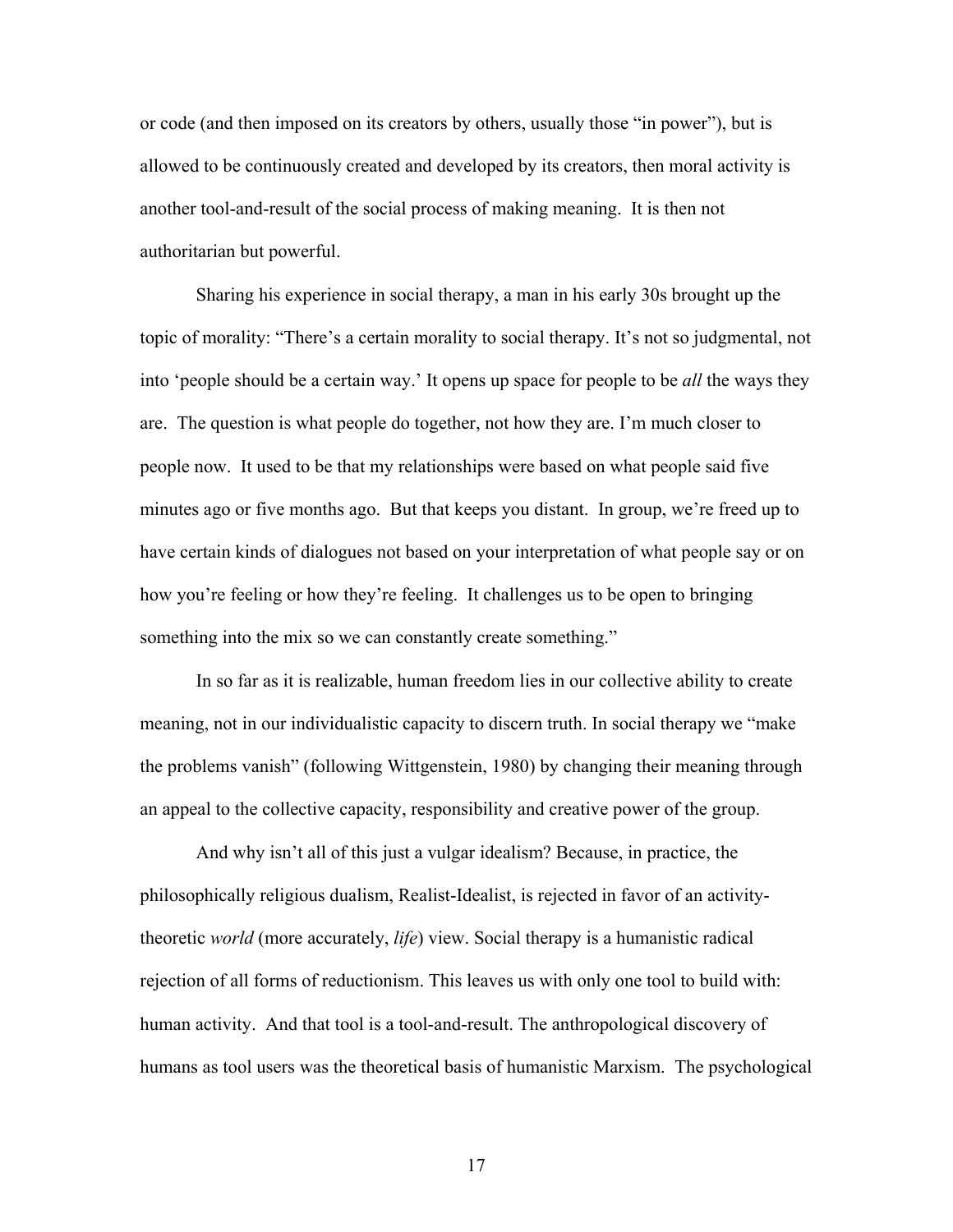discovery of moral humans as tool-and-result users is the theoretical basis of humanistic postmodern Marxism. All creative power to the activity of the people!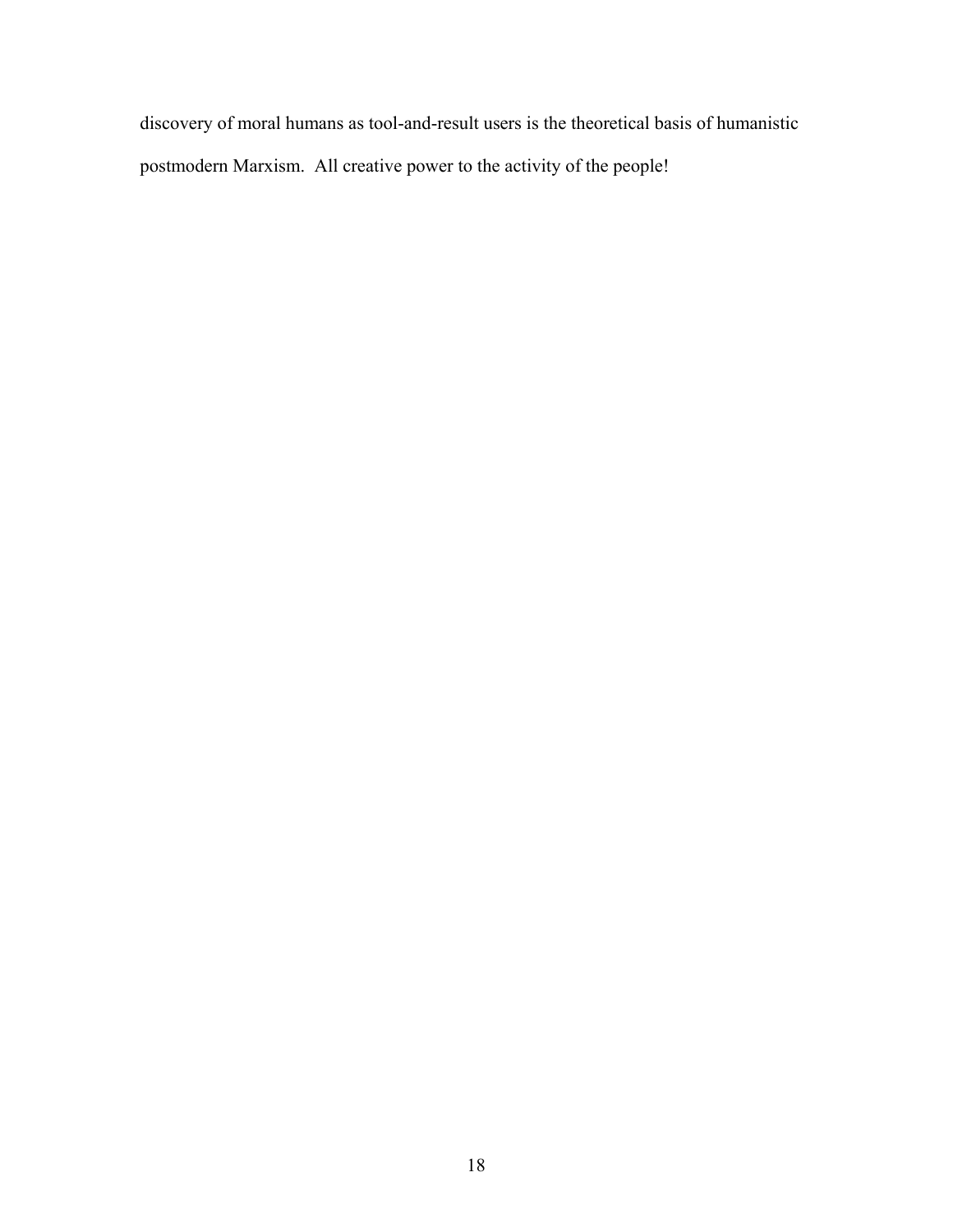References

Brandom, R. B. (Ed.) (2000). *Rorty and his critics*. Oxford: Blackwell.

- Davidson, D. (2000). Truth rehabilitated. In R. B. Brandom (Ed.), *Rorty and his critics*. Oxford: Blackwell.
- Jameson, (F.) (1984). Postmodernism, or the cultural logic of late capitalism*. New Left Review, 146*, 53-93.

Marx, K. (1967). *Capital* (Volume 1). New York: International Publishers.

- Newman, F. (1999). One dogma of dialectical materialism. *Annual Review of Critical Psychology, 1*, 83-99.
- Newman, F. (1974). *Power and authority: The inside view of class struggle*. New York: Centers for Change.
- Newman, F. and Holzman, L. (1993). *Lev Vygotsky: Revolutionary scientist*. London: Routledge.
- Newman, F. and Holzman, L. (1996). *Unscientific psychology: A cultural-performatory approach to understanding human life*. Westport, CT: Praeger.
- Newman, F. and Holzman, L. (1997). *The end of knowing: A new developmental way of learning*. London: Routledge.
- Parker, I. (1998). Against postmodernism: Psychology in cultural context.*Theory & Psychology*, *8(5),* 621-647.
- Rorty, R. (2000). Universality and truth. In R. B. Brandom (Ed.), *Rorty and his critics*. Oxford: Blackwell.
- Rosenau, P,M. (1992). *Post-modernism and the social sciences: Insights, inroads and intrusions.* Princeton, NJ: Princeton University Press.